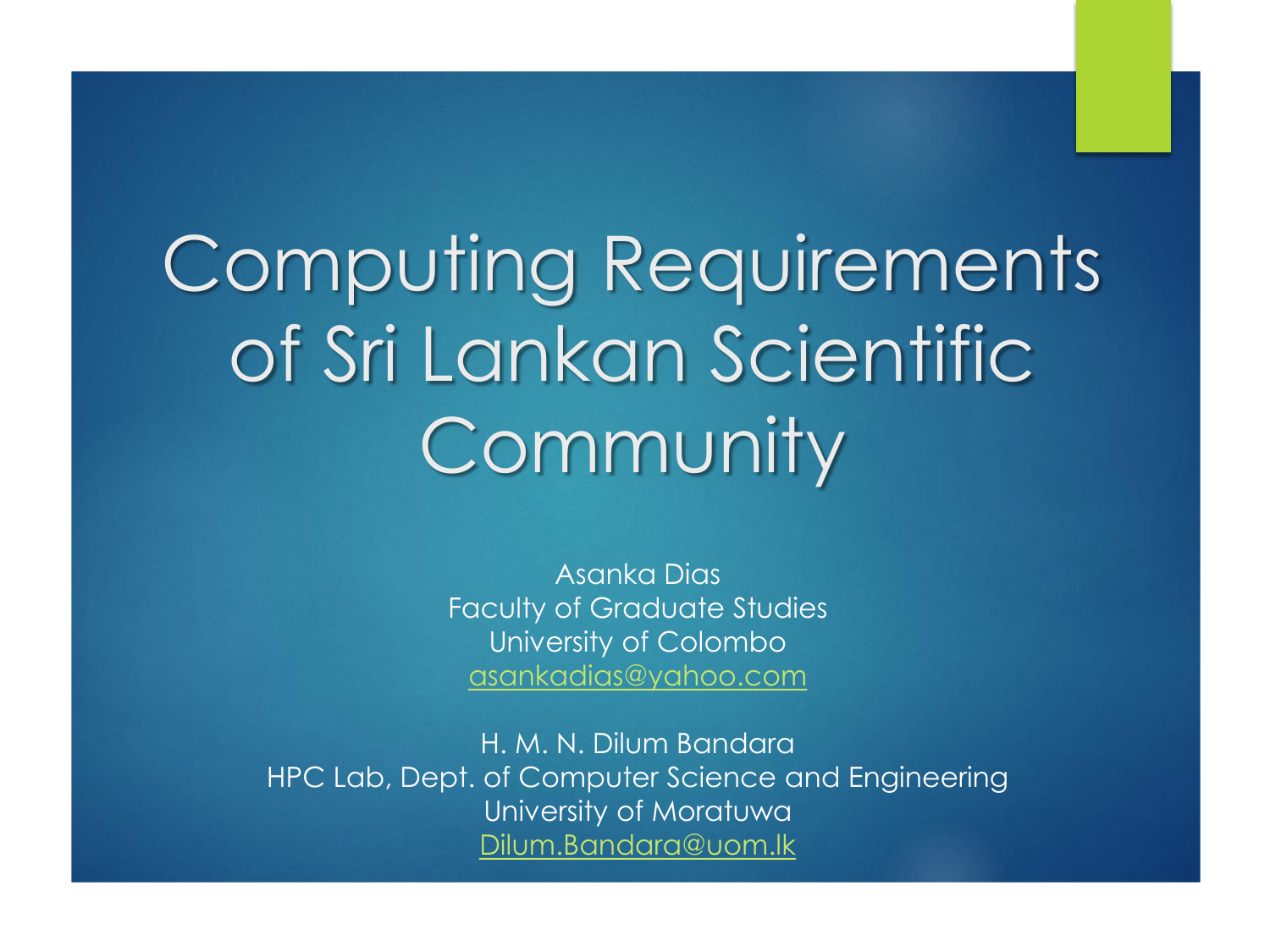# **Contribution**

- Sri Lanka's ICT infrastructure has significantly improved over last decade
	- $\triangleright$  Better ICT  $\rightarrow$  Better access to world-class knowledge, research resources, & collaboration opportunities

- ▶ But, overall growth & significance of research findings haven't meaningfully improved
- ▶ We attempt to understand current state of research resources, adoption, needs, & challenges
	- Used surveys & interviews
- Also, propose several short & long term solutions to address some of the key challenges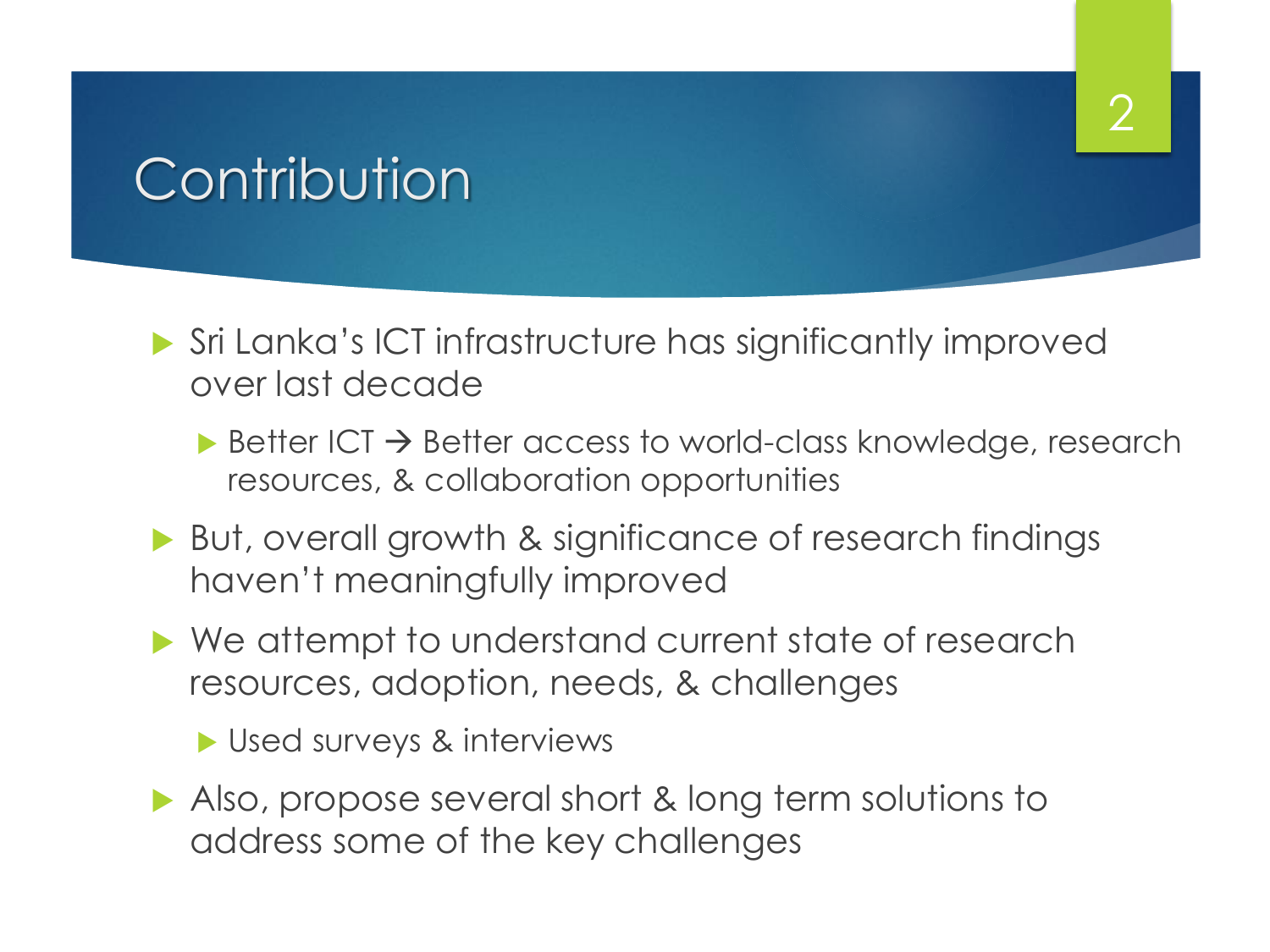# Motivation

- **ICT infrastructure in Sri** Lanka has improved significantly over the last decade
	- Sri Lanka ranked 76 in 2014 Networked Readiness Index (NRI)
	- Above all of its South Asian neighbors

|        | Rank Country/Economy      | Value | 2013 rank<br>(out of 144) |
|--------|---------------------------|-------|---------------------------|
| 75     | <b>Romania</b>            | 3.95  | 75                        |
|        | 76 Sri Lanka              | 3.94  | 69                        |
| 77     | Moldova                   | 3.89  | 77                        |
| 78     | Philippines               | 3.89  | 86                        |
| 79     | Mexico                    | 3.89  | 63                        |
|        | 80 Serbia                 | 3.88  | 87                        |
| 81     | Ukraine                   | 3.87  | 73                        |
|        | 82 Equador                | 3.85  | 91                        |
|        | 83 India                  | 3.85  | 68                        |
|        | 84 Vietnam                | 3.84  | 84                        |
| 85     | Rwanda                    | 3.78  | 88                        |
| 86     | Jamaica                   | 3.77  | 85                        |
| 87     | Tunisia                   | 3.77  | n/a                       |
| 88     | Guyana                    | 3.77  | 100                       |
| 89     | Cape Verde                | 3.73  | 81                        |
| $90 -$ | Peru                      | 3.73  | 103                       |
| 91     | Egypt                     | 3.71  | 80                        |
|        | 92 Kenya                  | 3.71  | 92                        |
| 93     | <b>Dominican Republic</b> | 3.69  | 90                        |
| 94     | Bhutan                    | 3.68  | n/a                       |
| 95     | <b>Albania</b>            | 3.66  | 83                        |
| 96     | Ghana                     | 3.65  | 95                        |
| 97     | Lebanon                   | 3.64  | 94                        |
| 98     | El Salvador               | 3.63  | 93                        |
| 99     | Morocco                   | 3.61  | 89                        |
| 100    | Argentina                 | 3.53  | 99                        |
| 101    | Guatemala                 | 3.52  | 102                       |
| 102    | Paraguay                  | 3.47  | 104                       |
| 103    | Botswana                  | 3.43  | 96                        |
| 104    | Iran, Islamic Rep.        | 3.42  | 101                       |
| 105    | Namibia                   | 3.41  | 111                       |
| 106    | Venezuela                 | 3.39  | 108                       |
| 107    | Gambia, The               | 3.38  | 98                        |
| 108    | Cambodia                  | 3.36  | 106                       |
| 109    | Lao PDR                   | 3.34  | n/a                       |
|        | 110 Zambia                | 3.34  | 115                       |
|        | 111 Pakistan              | 3.33  | 105                       |
|        | 112 Nigeria               | 3.31  | 113                       |
| 113    | Suriname                  | 3.30  | 117                       |
| 114    | Senegal                   | 3.30  | 107                       |
| 115    | Uganda                    | 3.25  | 110                       |
|        | 116 Honduras              | 3.24  | 109                       |
| 117    | Zimbabwe                  | 3.24  | 116                       |
|        | 118 Kyrovz Republic       | 3.22  | 118                       |
|        | 119 Bandadesh             | 3.21  | 114                       |

3

[1] B. Bilbao-Osorio, S. Dutta, and B. Lanvin, "The global information technology report 2014," World Economic Forum, Geneva, Switzerland, 2014.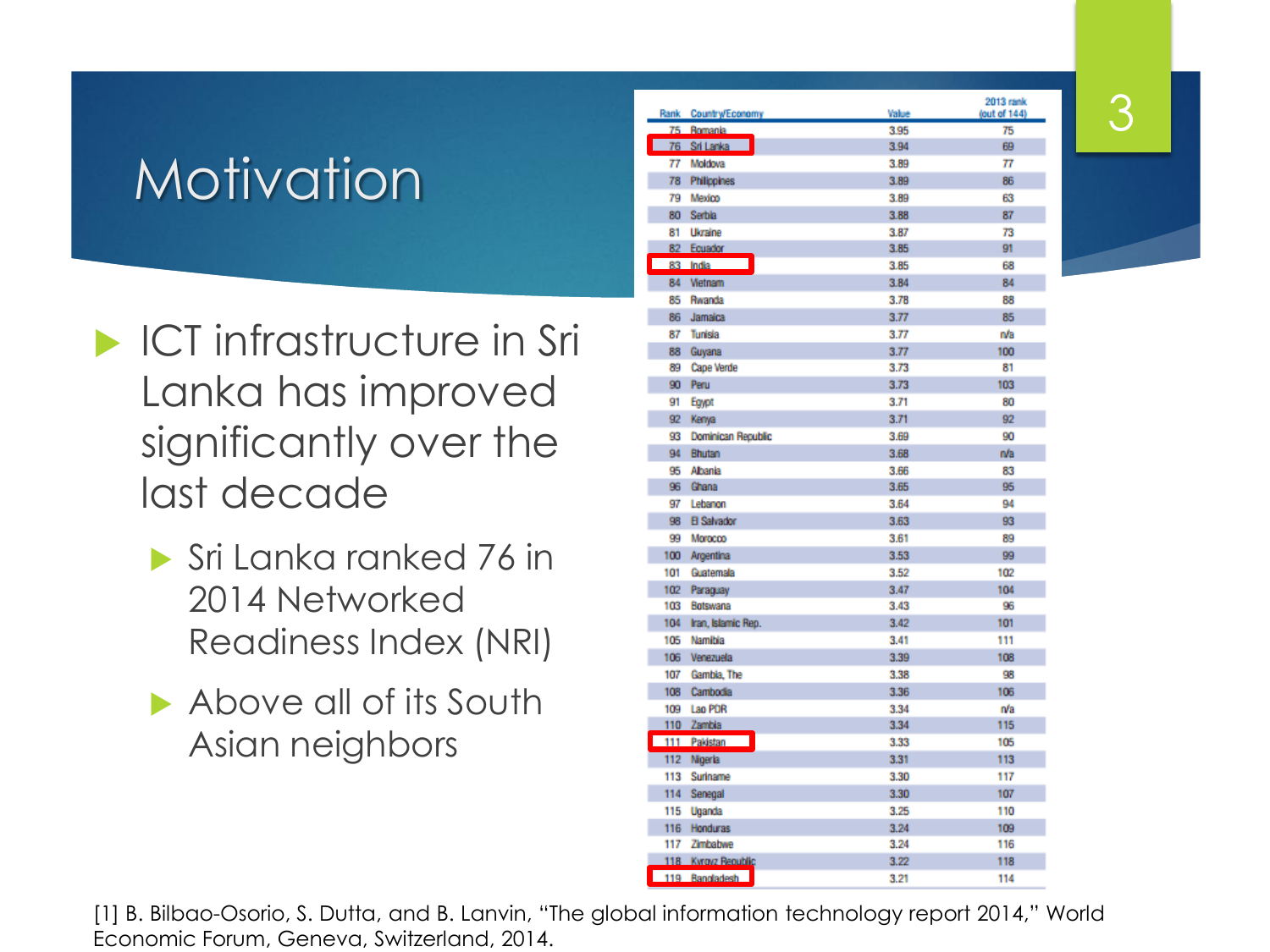# Motivation (Cont.)

#### In terms of research impact & innovation, Sri Lanka ranks below its South Asian counterparts

4

| Country                       | <b>Documents</b> | Citable<br>documents | <b>Citations</b> | Self-Citations | <b>Citations per</b><br>Document | H index |
|-------------------------------|------------------|----------------------|------------------|----------------|----------------------------------|---------|
| 1 <b>Ed</b> China             | 3.129.719        | 3.095.159            | 14.752.062       | 8.022.637      | 6.81                             | 436     |
| $2 \bullet$ Japan             | 1.929.402        | 1.874.277            | 23.633.462       | 6.832.173      | 13,01                            | 694     |
| $3 \nightharpoonup$ India     | 868.719          | 825.025              | 5.666.045        | 1.957.907      | 8,83                             | 341     |
| 4 : South Korea               | 658.602          | 642.983              | 5.770.844        | 1.281.366      | 11,49                            | 375     |
| 5 <b>El</b> Taiwan            | 446.282          | 434.662              | 3.993.380        | 930.383        | 11,35                            | 300     |
| 6 B Hong Kong                 | 180.958          | 172.610              | 2.448.025        | 340,370        | 15,53                            | 325     |
| 7 <sup>e</sup> Singapore      | 171.037          | 163.153              | 2.051.237        | 278.461        | 14,42                            | 308     |
| 8 Sem Malaysia                | 125.084          | 121.714              | 497.646          | 133.502        | 8,68                             | 145     |
| $9 \equiv$ Thailand           | 95.690           | 91.925               | 790.474          | 134.626        | 12,09                            | 190     |
| 10 <b>G</b> Pakistan          | 70.208           | 67.491               | 328.281          | 94.655         | 6,95                             | 130     |
| $11$ $\blacksquare$ Indonesia | 25.481           | 24.461               | 185.695          | 20.750         | 11,86                            | 126     |
| 12 Bangladesh                 | 23.028           | 22.286               | 147.791          | 28.986         | 9.26                             | 112     |
| 13 <b>Ex</b> Viet Nam         | 20,460           | 19.854               | 161.813          | 23.690         | 12,89                            | 122     |
| 14 Philippines                | 15.419           | 14.601               | 179.820          | 19.058         | 15.09                            | 131     |
| 15 <b>ICI</b> Sri Lanka       | 9.637            | 9.079                | 76.926           | 7.582          | 10,78                            | 96      |
| 16 [二] Uzbekistan             | 8.138            | 7.975                | 34.597           | 6.568          | 4,41                             | 58      |
| 17 <b>Jail</b> Kazakhstan     | 7.423            | 7.274                | 26.836           | 4.223          | 5,03                             | 59      |
| 18 & Nepal                    | 7.007            | 6.398                | 53.576           | 6.853          | 10,76                            | 80      |
| 19 图 Macao                    | 3.178            | 3.061                | 11.515           | 1.586          | 6,61                             | 41      |
| 20 F Mongolia                 | 2.576            | 2.494                | 21.967           | 2.397          | 14,55                            | 61      |
| 21 8 North Korea              | 2.235            | 2.200                | 30.424           | 225            | 12,89                            | 67      |
| 22 Cambodia                   | 1.858            | 1.712                | 21.412           | 2.390          | 14,25                            | 57      |
| 23 <b>Brunei Darussalam</b>   | 1.634            | 1.423                | 11.058           | 1.010          | 10,38                            | 44      |

[2] Scimago Lab, "SCImago journal and country ranking," Available: http://www.scimagojr.com/countryrank.php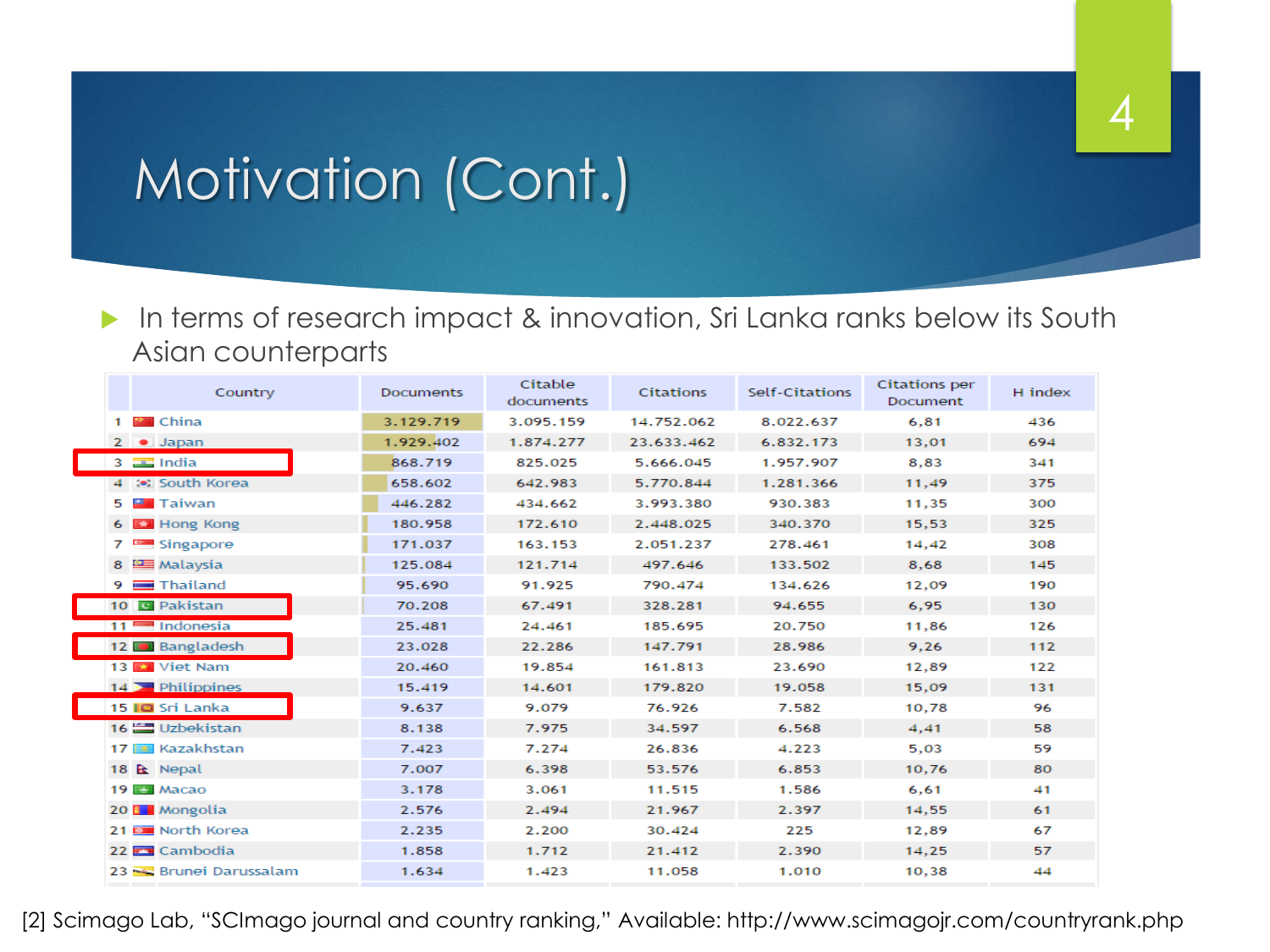# Motivation (Cont.)

- ▶ HPC & cloud computing lead to innovation-driven economies [3]
	- Better ICT infrastructure  $\rightarrow$  Greater research & innovation atmosphere

5

- **Europe Union (EU) has identified, HPC as one of the key** enablers in 21st century research & innovation
- EU introduced a roadmap prioritizing key areas of development, promote & sustain HPC, & HPC-led research
- Where as Sri Lanka seems to be giving less attention to developing research infrastructure
- While EU guidelines can be applied to us, we need to 1<sup>st</sup> understand where we stand & our unique needs & priorities

[3] Battelle and R&D Magazine, "2014 global R&D funding forecast," M. Grueber and T. Studt, Dec. 2013.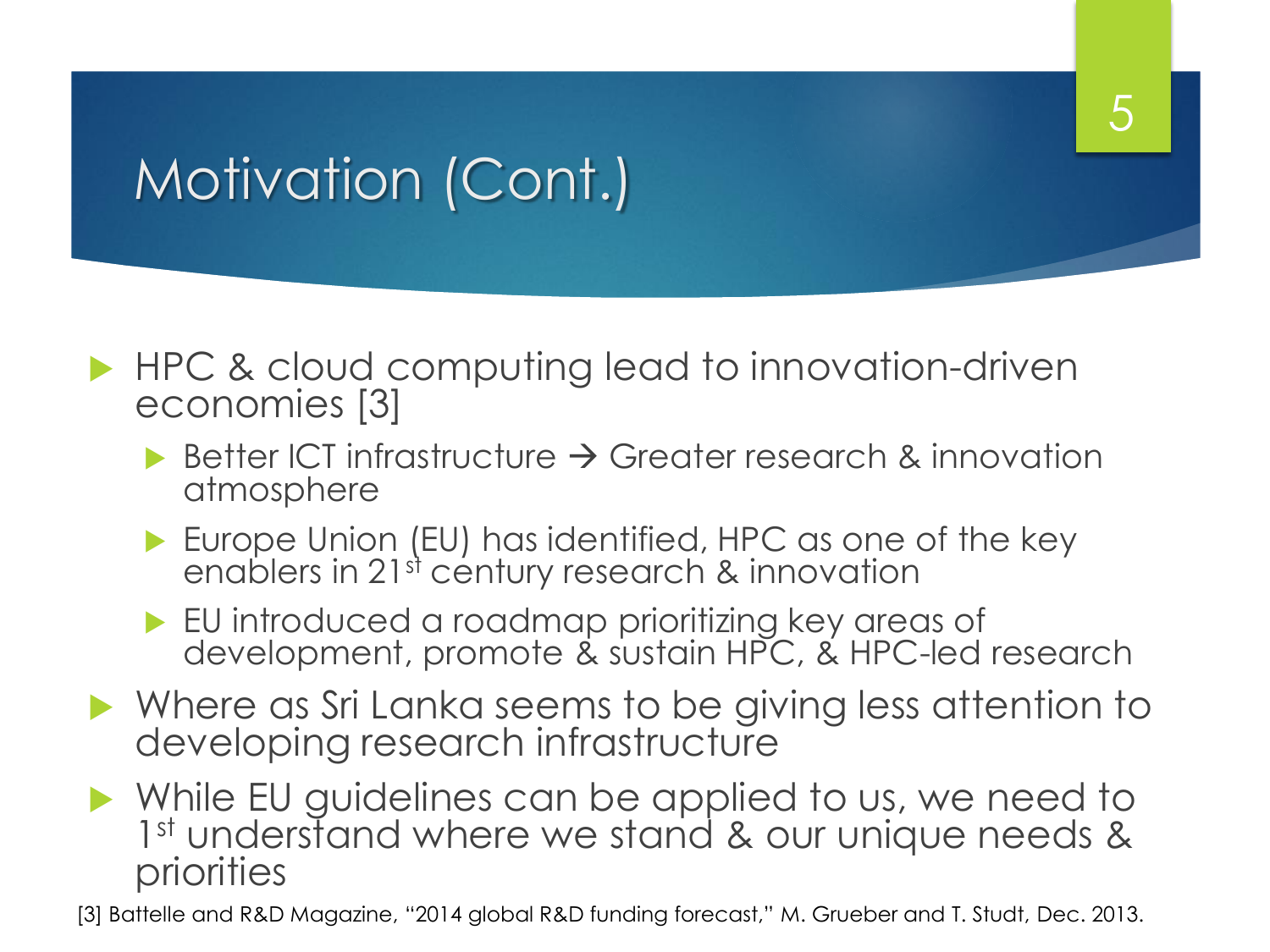## Research Problem

- In this research, we attempt to answer following questions:
	- Mhat is the current state of computing resources available for research?
	- ▶ What are the needs & challenges faced by researchers?

6

▶ What are potential solutions?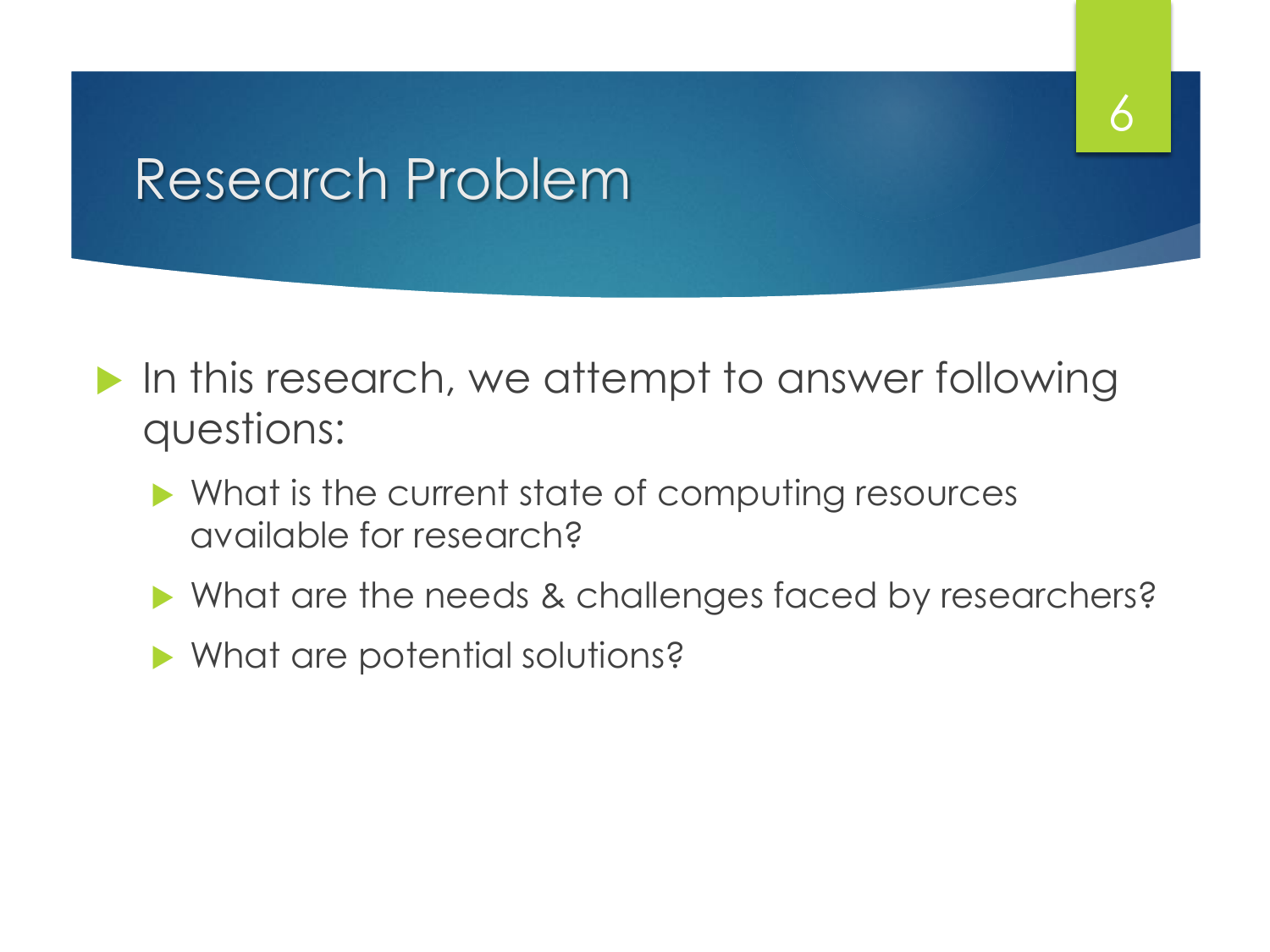# Methodology

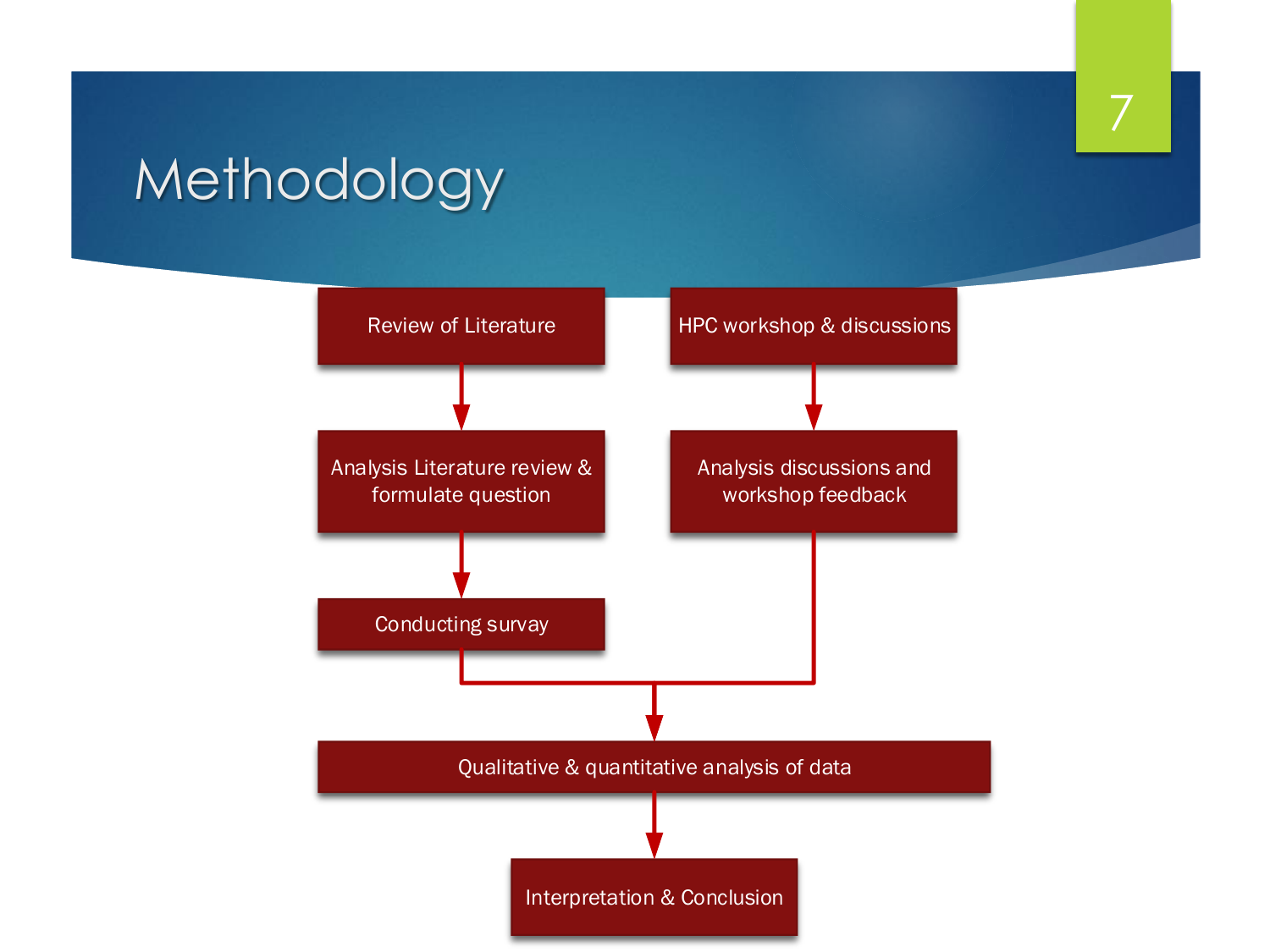#### 8

# Methods & Data Collection

#### Total population – 2,759

- $\blacktriangleright$  12 state universities
- $\triangleright$  5 private universities
- **▶ 3 research institutes**
- ▶ 7 R&D teams from software development companies
- Sampling method Quota sampling
- Sample Size 651
	- ▶ 23.6% of the total population
- Responses  $147$ 
	- ▶ Overall response rate of 22.6%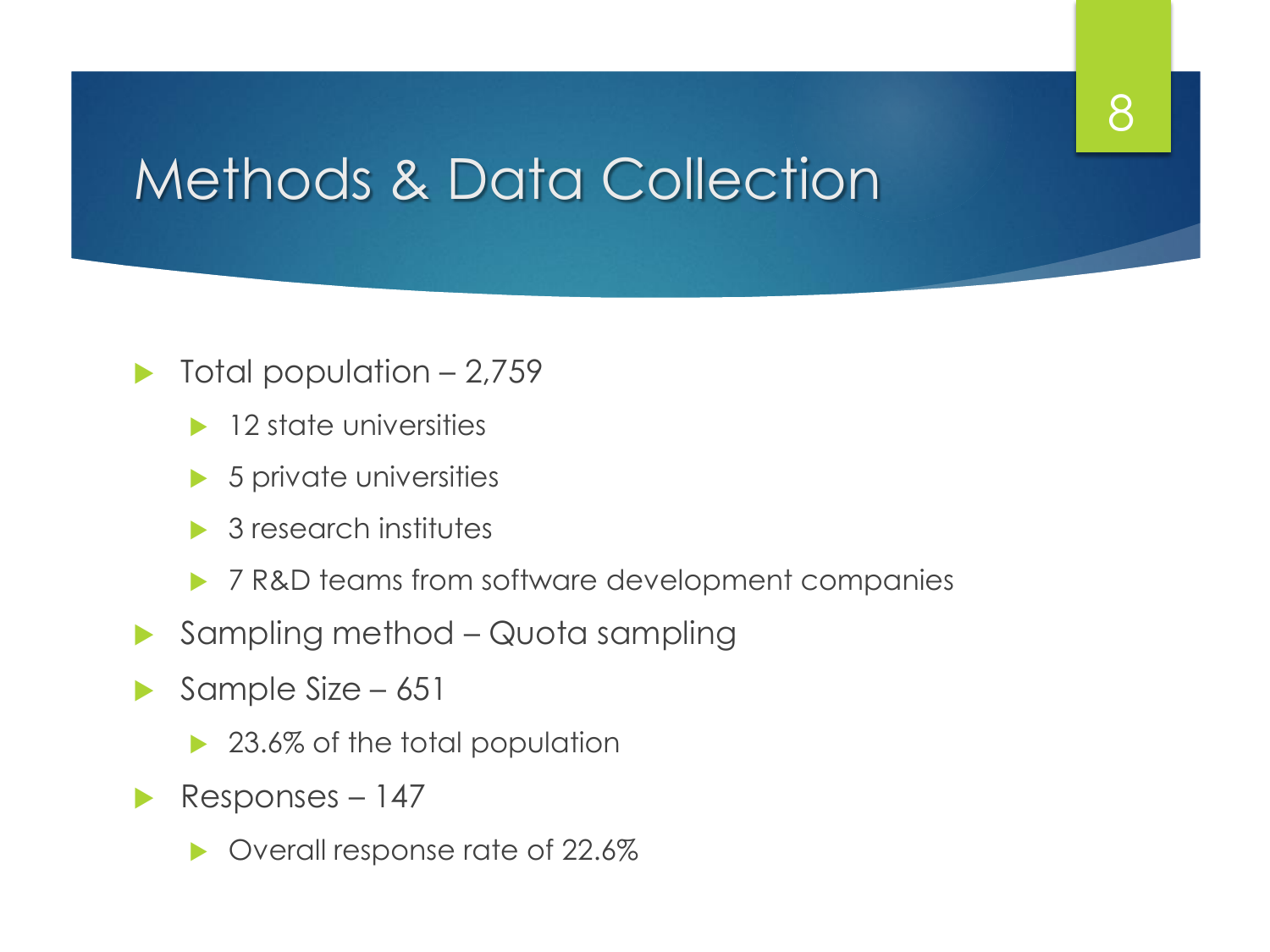## **Demographics**



Fig. 1. Distribution of major area of research.

▶ 79 (53.7%) participants were Senior Lecturer or above

- 37 (25.2%) participants were Lecturers
- Rest include R&D Engineers, Research Assistants, Research Fellow, & Postgraduate **Students**
- 30 (20.4%) participants were under age 30
- **▶ 51 (34.7%) between** age 31 - 40, & rest were above age 40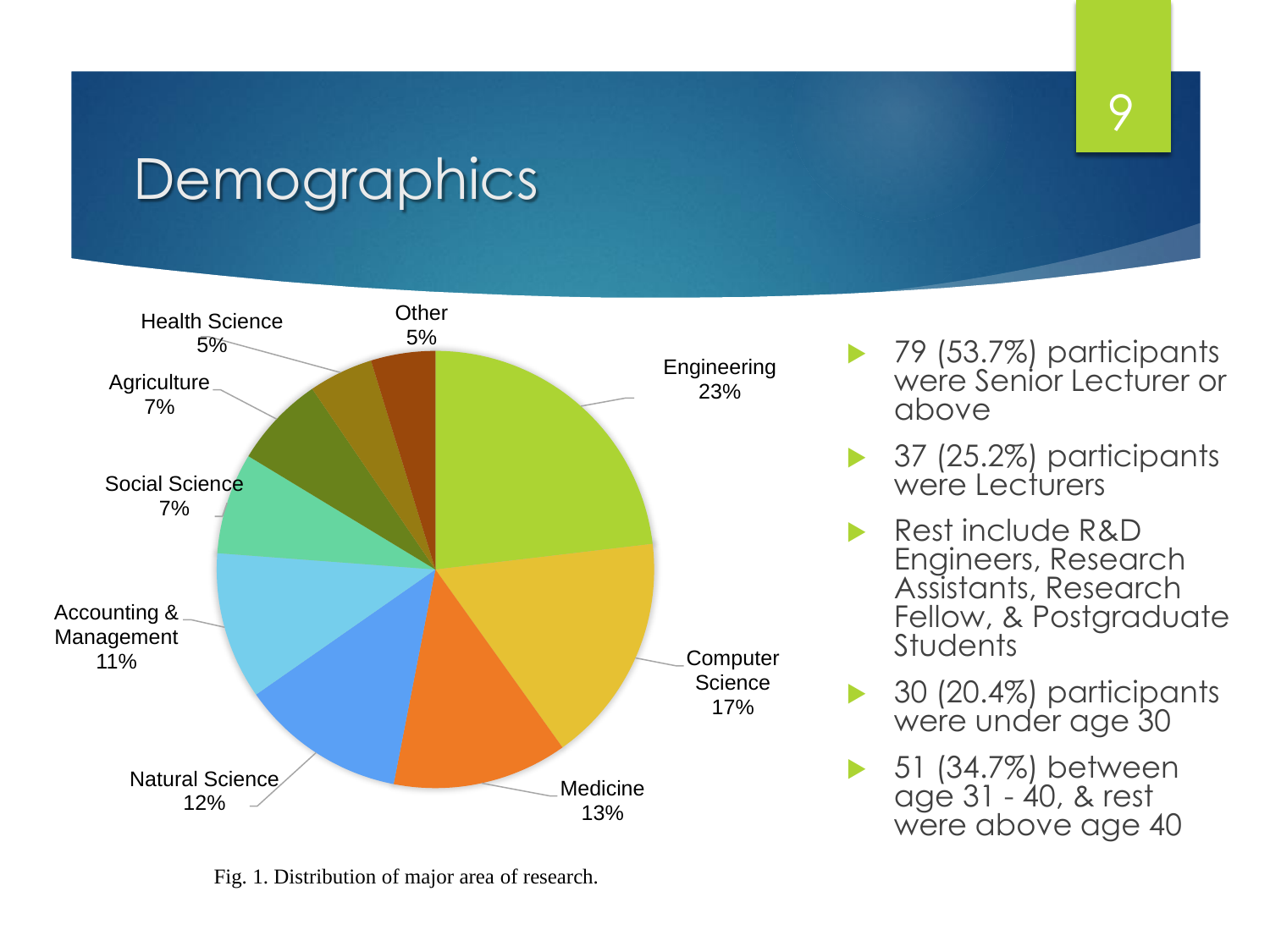## 10

## Computing Resources Utilization

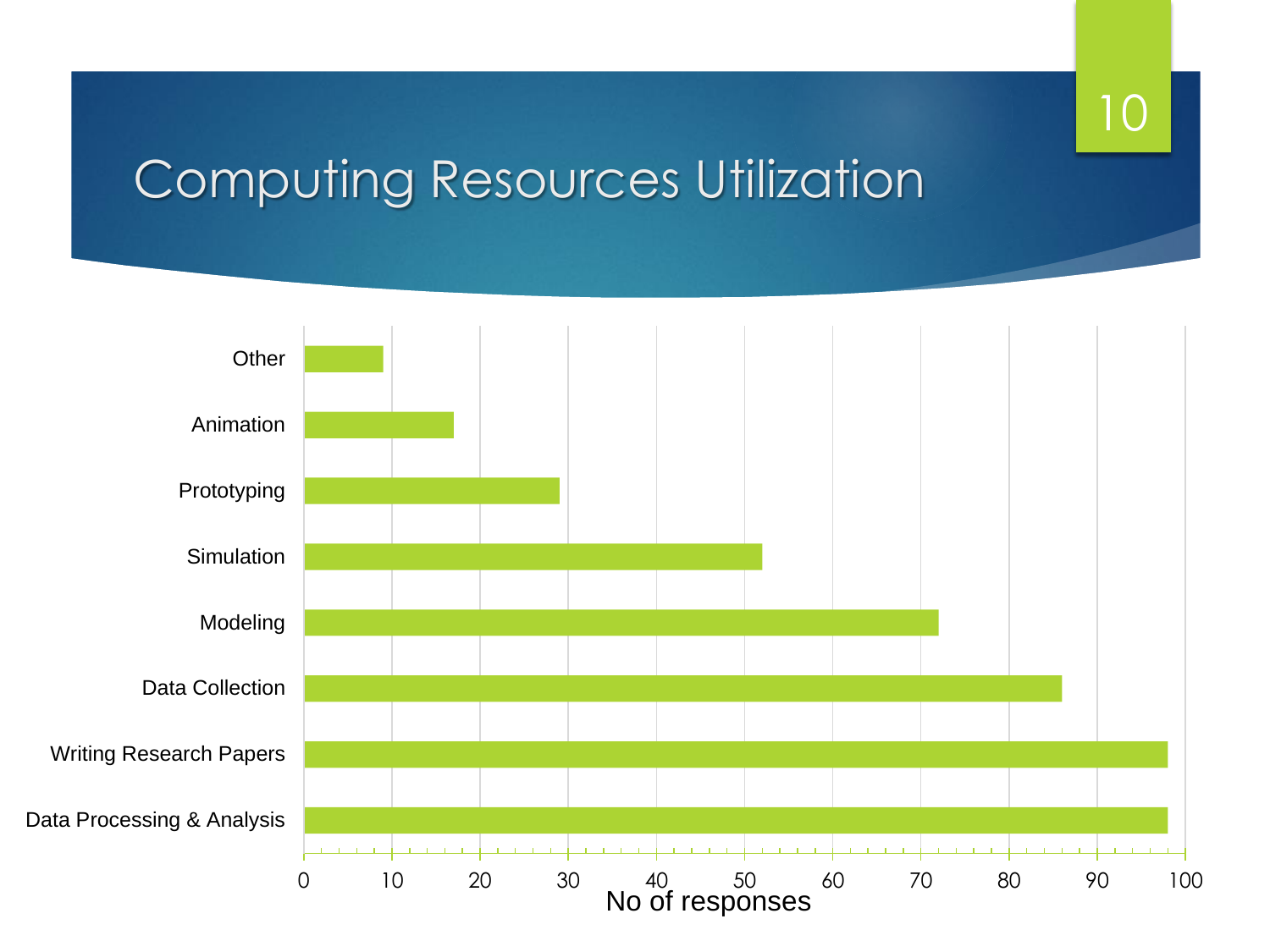### Utilizing of Computing Resources for Research



- ICT adoption was higher among researchers under age of 35
- 60% of survey participants are from none CS & Engineering disciplines
- Findings indicate that use of computers for research is relatively low (except for paper writing)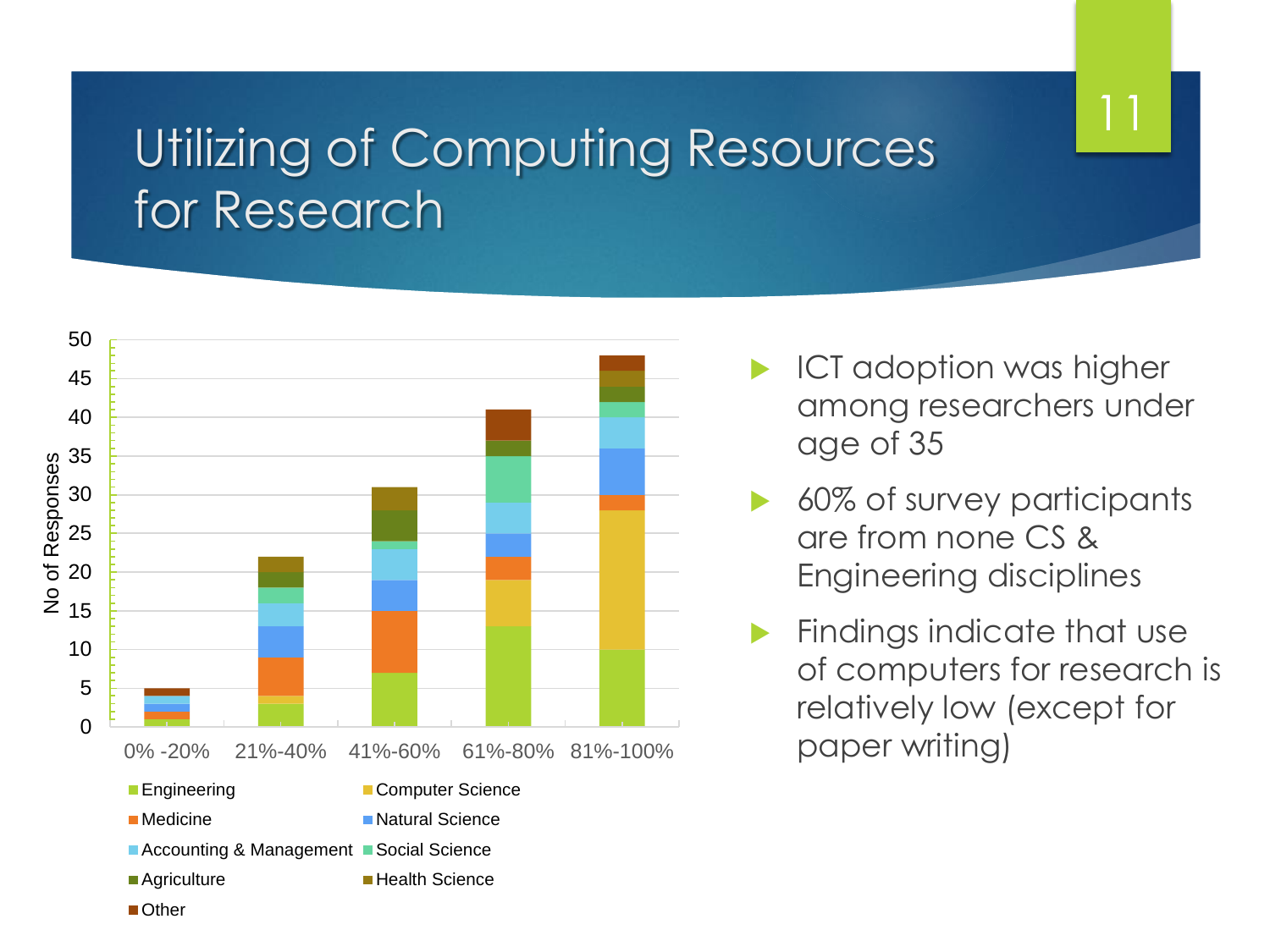#### Current Hardwar & Software Utilization



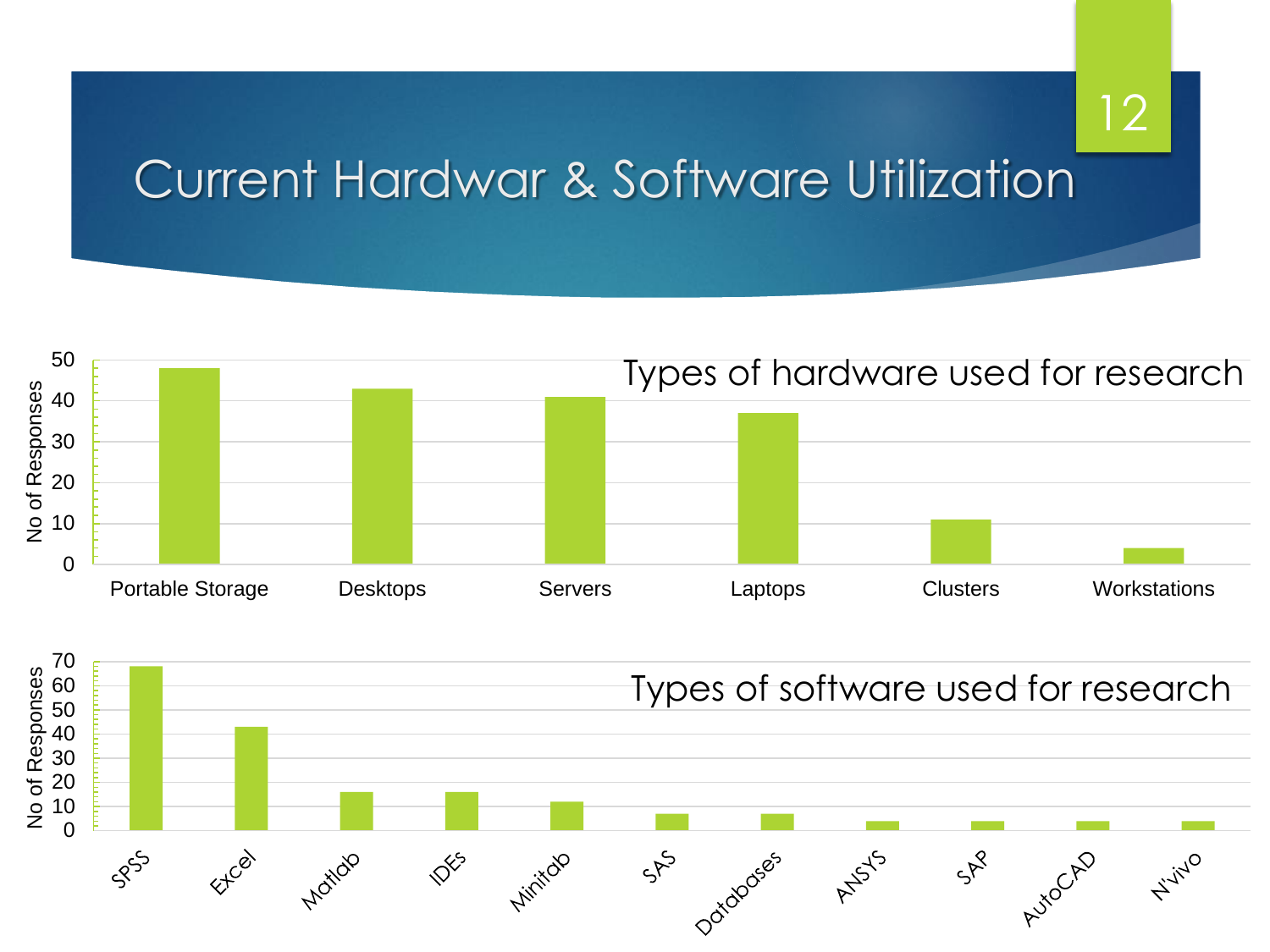13

## Software & Hardware Needs



- Prefer proprietary software & willingness to use high-end resources
- 26 participants were quite content with resources they already have access to
- Even though LEARN increased bandwidth of all public universities by 4× in 2013, still bandwidth is insufficient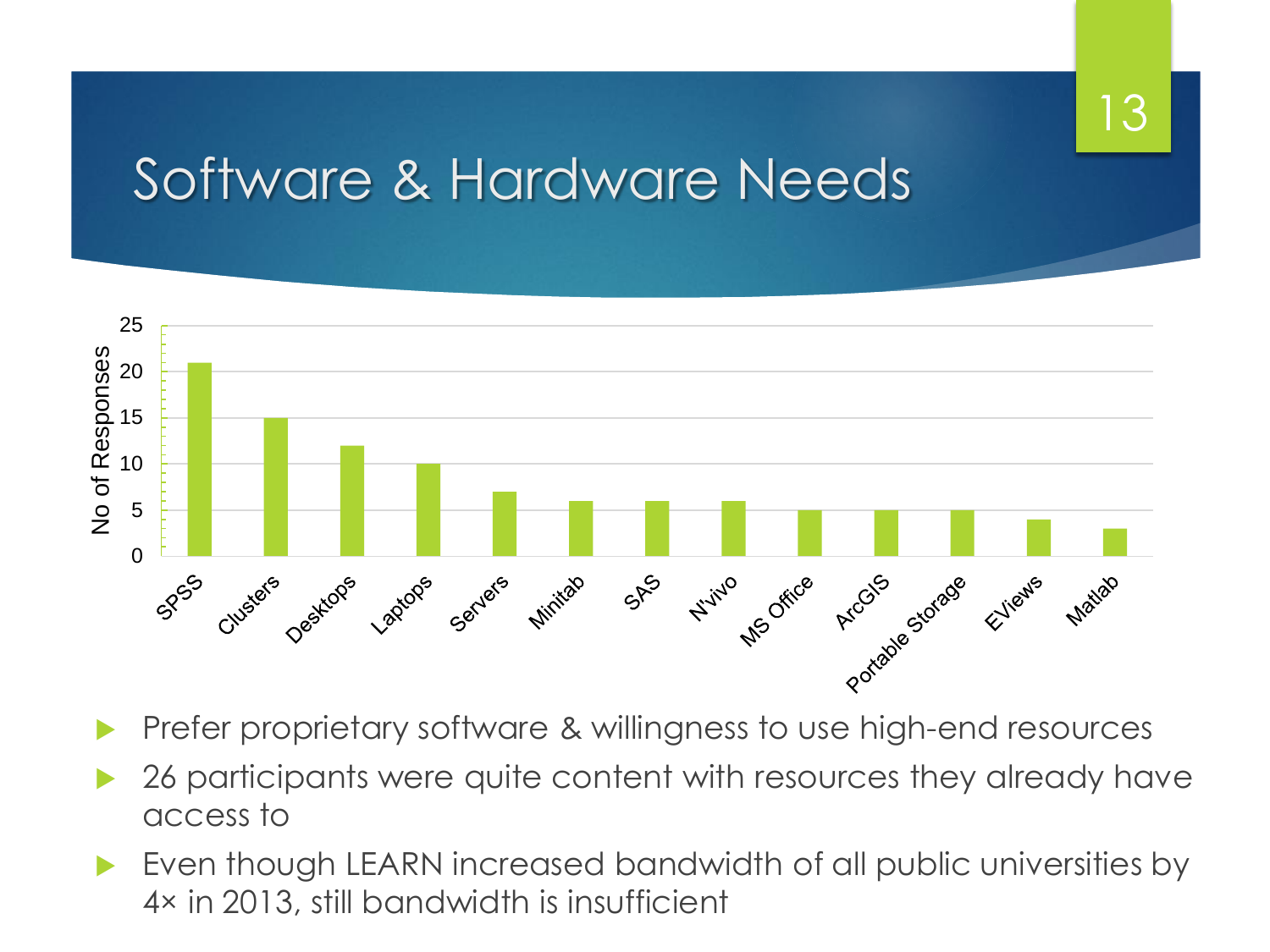# **Challenges**

#### 1. Access & funding

- Majority have access only to primitive resources
- Researchers have access to 1 -2 servers
- Unable to secure a stream of follow up funding to expand & maintain resources

- Limited access to relevant commercial research software
- 2. Knowledge & skill
	- **Lacks awareness about alternative & open source tools**
	- Inadequate programming skills to do source code level changes
- 3. Infrastructure & logistics
	- Reliable access to electricity & Internet
	- Lack of research computing support staff
	- Researchers aren't much aware of resources currently available in the country
	- Constraints while collaborating & sharing resources with each other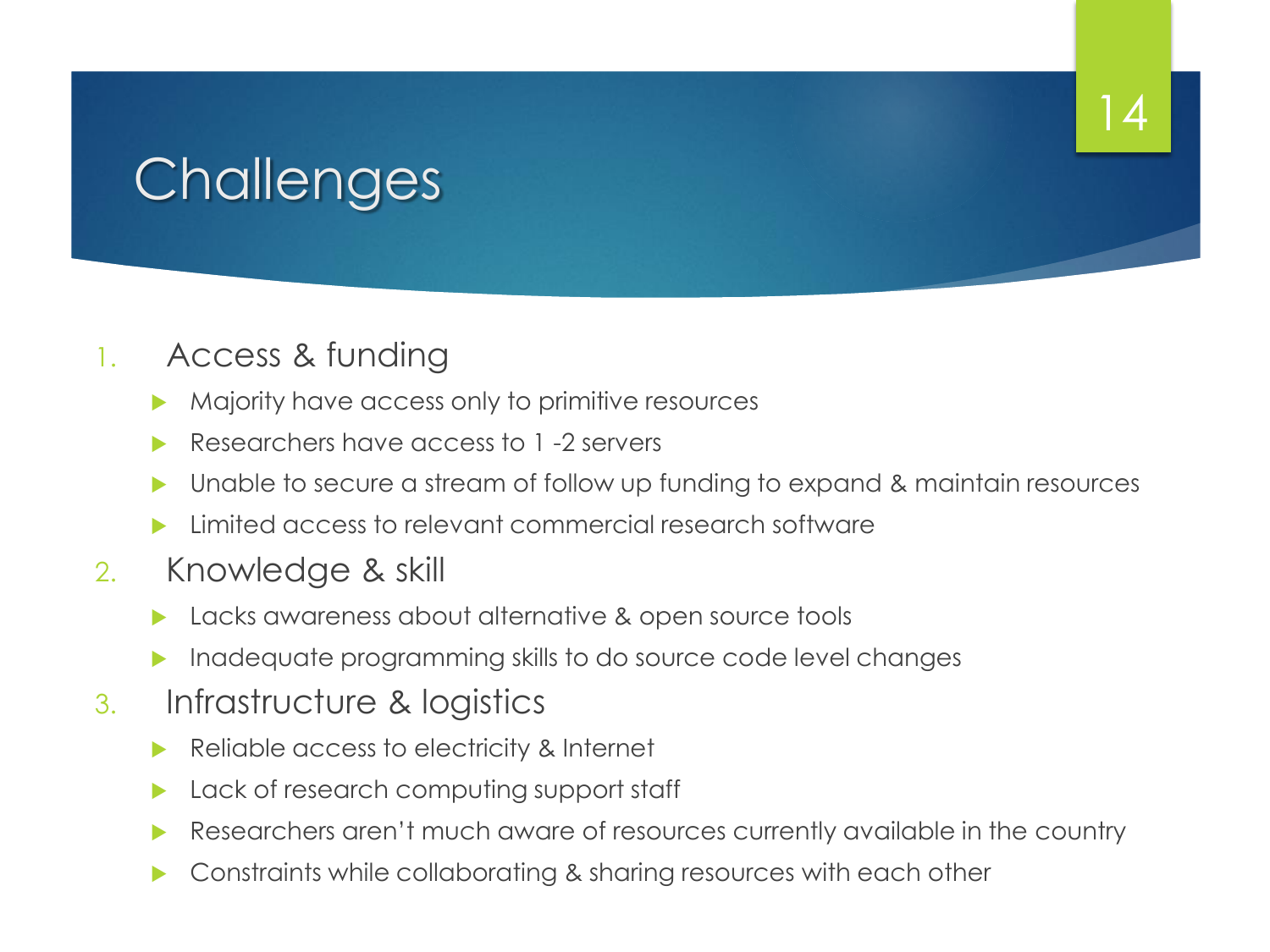#### 15

# Potential Solutions

| <b>Short Term</b>                                                                   | <b>Long Term</b>                                                   |  |  |  |
|-------------------------------------------------------------------------------------|--------------------------------------------------------------------|--|--|--|
| Educate researchers on available<br>resources, tools, & right computing<br>platform | Focus more on computational<br>research & curriculum-level changes |  |  |  |
| Introduce cloud & open source<br>applications                                       | Establish a national research<br>computing facility                |  |  |  |
| Improve infrastructure & remove<br>organizational constraints                       | Increased funding & budgeting<br>priorities                        |  |  |  |
| Promotion of interdisciplinary research, e.g., connect with a CS research<br>group  |                                                                    |  |  |  |
| Share resources without limiting to organizational boundaries – local &<br>foreign  |                                                                    |  |  |  |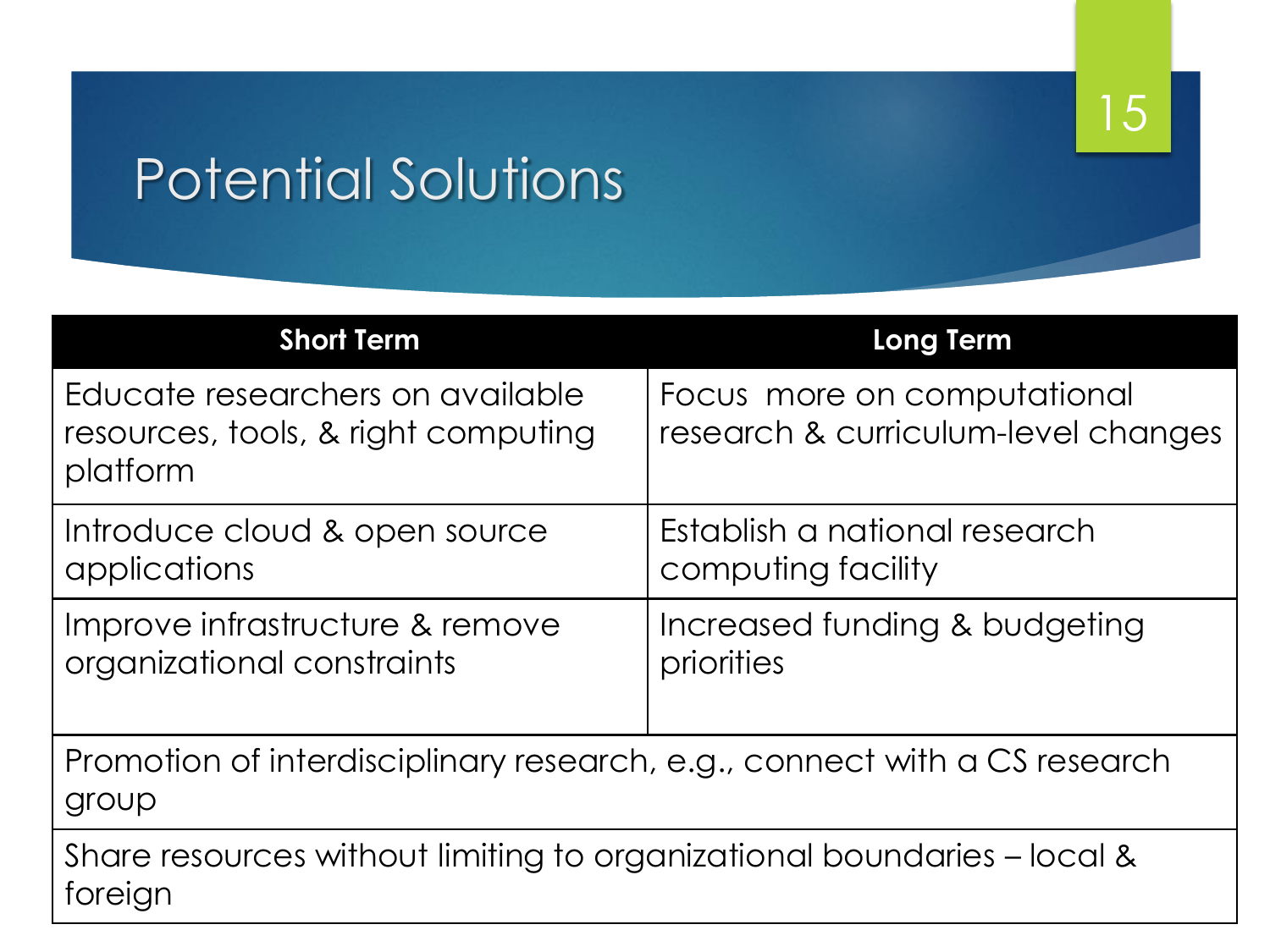# Summary

 Even though Sri Lanka has better ICT infrastructure, less focus on developing research infrastructure & related skills

- Through surveys & interviews, we explore current state, needs, & challenges
	- Access & funding
	- Knowledge & skill
	- **Infrastructure & logistics**
- $\blacktriangleright$  To strengthen research in the country
	- Improve knowledge, skills, & infrastructure
	- Promote interdisciplinary research
	- Increased funding & lower barriers